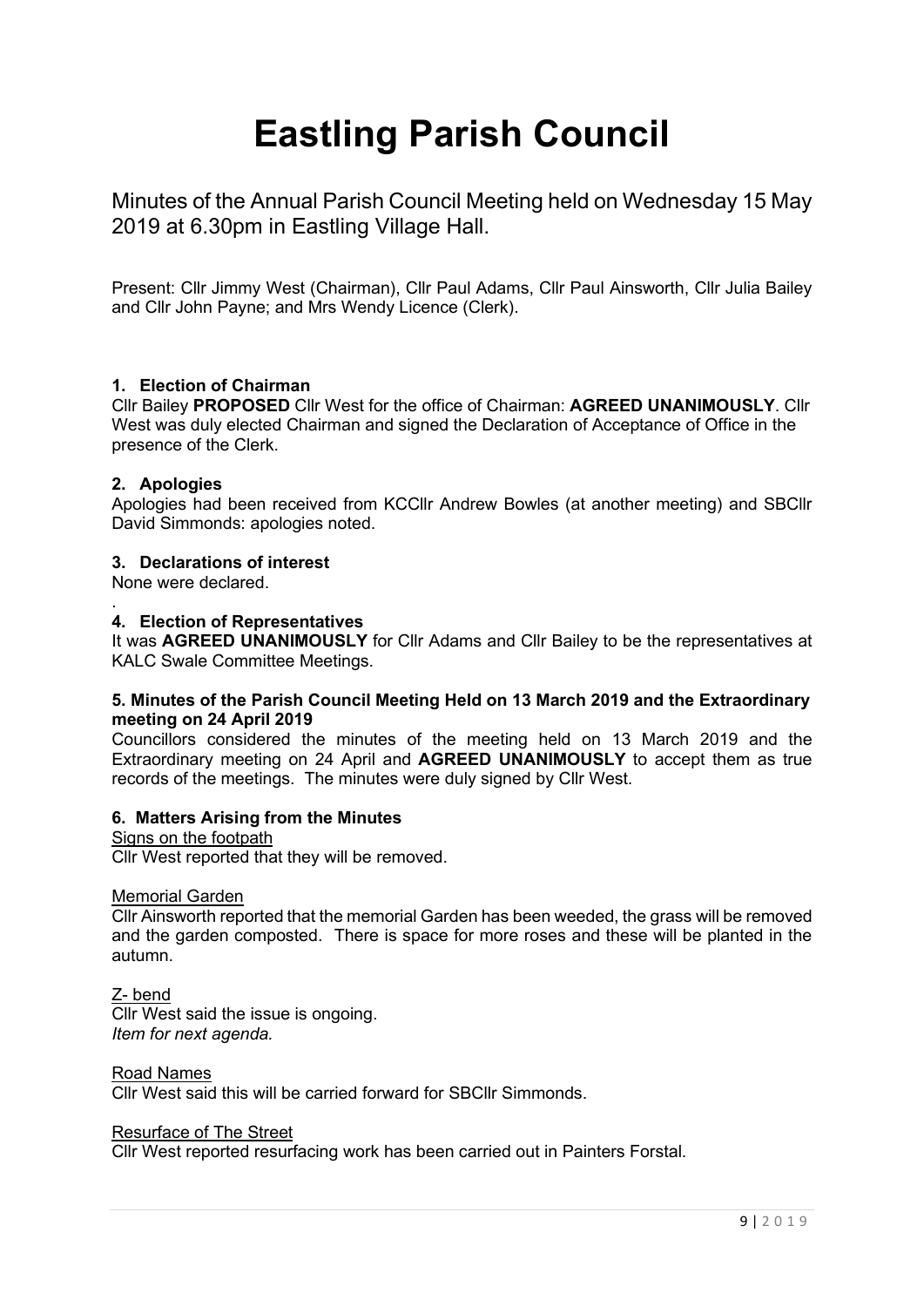Cllr Ainsworth said work was scheduled for the Eastling side of the z-bend but this has not happened.

Cllr West said Kent Highways have a programme of work.

## Farm Manager's Report

Cllr West said the Farm Manager gave an excellent report at the Annual Parish Meeting and an article has gone into the Good News magazine.

## **7. Public Time**

No members of the public were present.

## **8. Village Warden's Report**

There was no report from the Village Warden.

A brief report was received from the Neighbourhood Watch Co-ordinator.

## **9. Website**

Cllr Ainsworth reported the Village Website is in good order and is updated every month. The invoice for the last year has been reduced to £20 per month. The Clerk said the Parish Council website is up to date.

## **10. Chairman's Report**

Cllr West said that following a request at the Annual Parish Meeting, residents need to be made aware that the Parish Council is able to offer grant to village organisations. Attention needs to be drawn to the Grants Policy on the website. *ACTION: Clerk to write article for the Good News.*

## **11. Finance**

i. Annual Governance Statement

Councillors approved the Annual Governance Statement which was duly signed by Cllr West and the Clerk.

## ii. Annual Return for the Year Ended 31 March 2019

Councillors approved the Accounting Statement which was duly signed by Cllr West and the Clerk.

## iii. Finance Report

Cllr Payne reported the first instalment of the precept has been received. BACS payments made were £139.47, Clerk's salary and expenses Salary- £125.87; HMRC - £31.40; Microsoft office and memory sticks- £139.97 reimbursed to the Clerk.

Cllr Payne informed Members that the lighting rig, as previously agreed, is out of stock and the supplier will refund the payment.

## iv. To consider invoices and cheques raised

It was agreed to pay by BACS:

Mr P Ainsworth £250- Village website maintenance June 2018- March 2019 and renewals for ownership pf the site URL and software for hosting/updating the website.

Kent Association of Local Councils £181.97- subscription

CPRE £36- subscription

Mrs J Bailey £32.68- Annual Parish Meeting expenses.

## **12. Village Emergency Telephone System**

Cllr West said there has been a request to pay £100 for Village Emergency Telephone System which costs £100.

Cllr Adams said some residents are unaware of the system.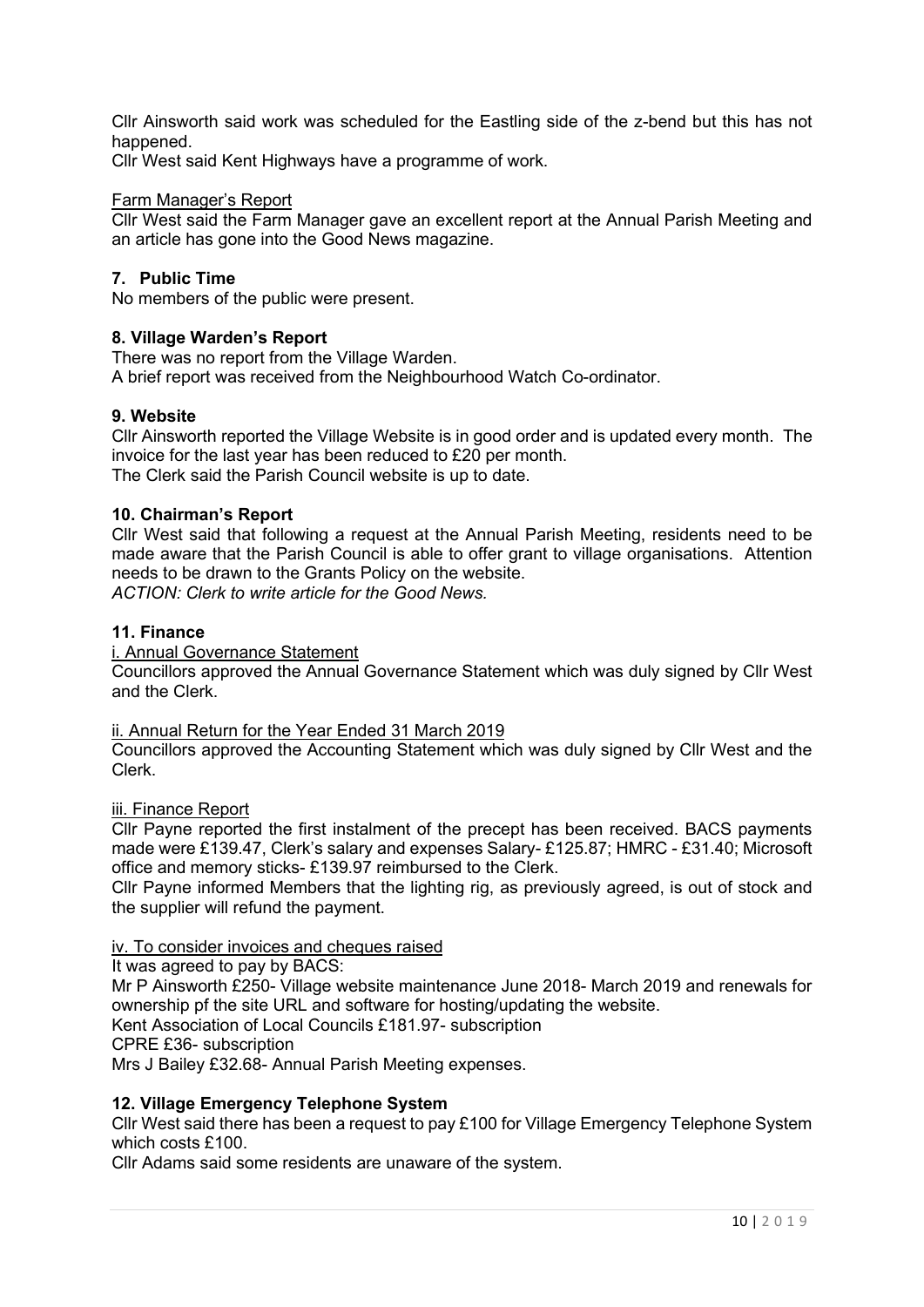It was **AGREED UNANIMOUSLY** to pay, by BACS, Community Heartbeat £100 for the Village Emergency Telephone System.

*ACTION: Clerk to request the system be promoted within the village.*

# **13. General Power of Competence**

It was resolved that Eastling Parish Council, having met the conditions of eligibility as defined in the Localism Act 2011 and SI 965 The Parish Councils (General Power of Competence) (Prescribed Conditions) Order 2012, adopt the General Power of Competence until the next relevant Annual Meeting of the Parish Council.

# **14. Planning Matters**

# Ref: 19/501799/FULL

Address: Porch House The Street Eastling Faversham Kent ME13 0AY

Proposal: Demolition of existing outbuilding and erection of a single storey one bedroom dwelling with 4 roof lights and bike store. Proposed Parking and garden to side. (Revised scheme to 18/502384/FULL)

Councillors considered the application and it was **AGREED UNANIMOUSLY** to object to the proposal raising the same concerns as for the last application and to add that when there had been recent work to install a cess pit, the heavy machinery used the driveway and the water pipe broke causing water to enter the neighbour's cellar.

## **15. Correspondence**

- 1. 18.03.19- SBC: Local Plan Review, updating Rural Sustainable Settlement Study
- 2. 19.03.19- KCC Streetworks: Emergency Road Closure Newnham Lane, Newnham 20 March 2019
- 3. 25.03.19- Kent Police and Crime Commissioner: Newsletter
- 4. 29.03.19- PCSO engagement with Parish Councils
- 5. 04.04.19- Kent Police reports
- 6. 09.04.19- KCCllr Bowles: Newsletter
- 7. 10.04.19- KCC Streetworks: Temporary Road Closure Sharsted Hill, Newnham, Sittingbourne – from 1 May 2019
- 8. 10.04.19- KCC Streetworks: notification of works Eastling Road, Eastling
- 9. 29.04.19- KALC News
- 10. 01.05.19- KCC Highways interim programme for the beginning part of 2019 2020
- 11. 01.05.19- Faversham Town Council: invitation to planning training
- 12. 10.05.19- Kent County Council Highways and Transportation: information regarding Highway Improvement Plans
- 13. 10.05.19- KALC: Dynamic Councillor courses
- 14. 14.05.19- Cllr Bowles's Newsletter

Cllr Payne said he was concerned about KCC's plan to charge for residents taking nondomestic waste to the tip as it will create more fly tipping. It is a very negative thing to do. *ACTION: Clerk to write to KCCllr Bowles to ask whether KCC have considered the implications this will have and that there will be an increase in fly tipping.*

## **16. Any Other Business**

Cllr Ainsworth said the Village Hall may request another grant towards the heating system from the Parish Council.

## **Dates of next meetings:**

31 July 2019 25 September 2019 13 November 2019 8 January 2020